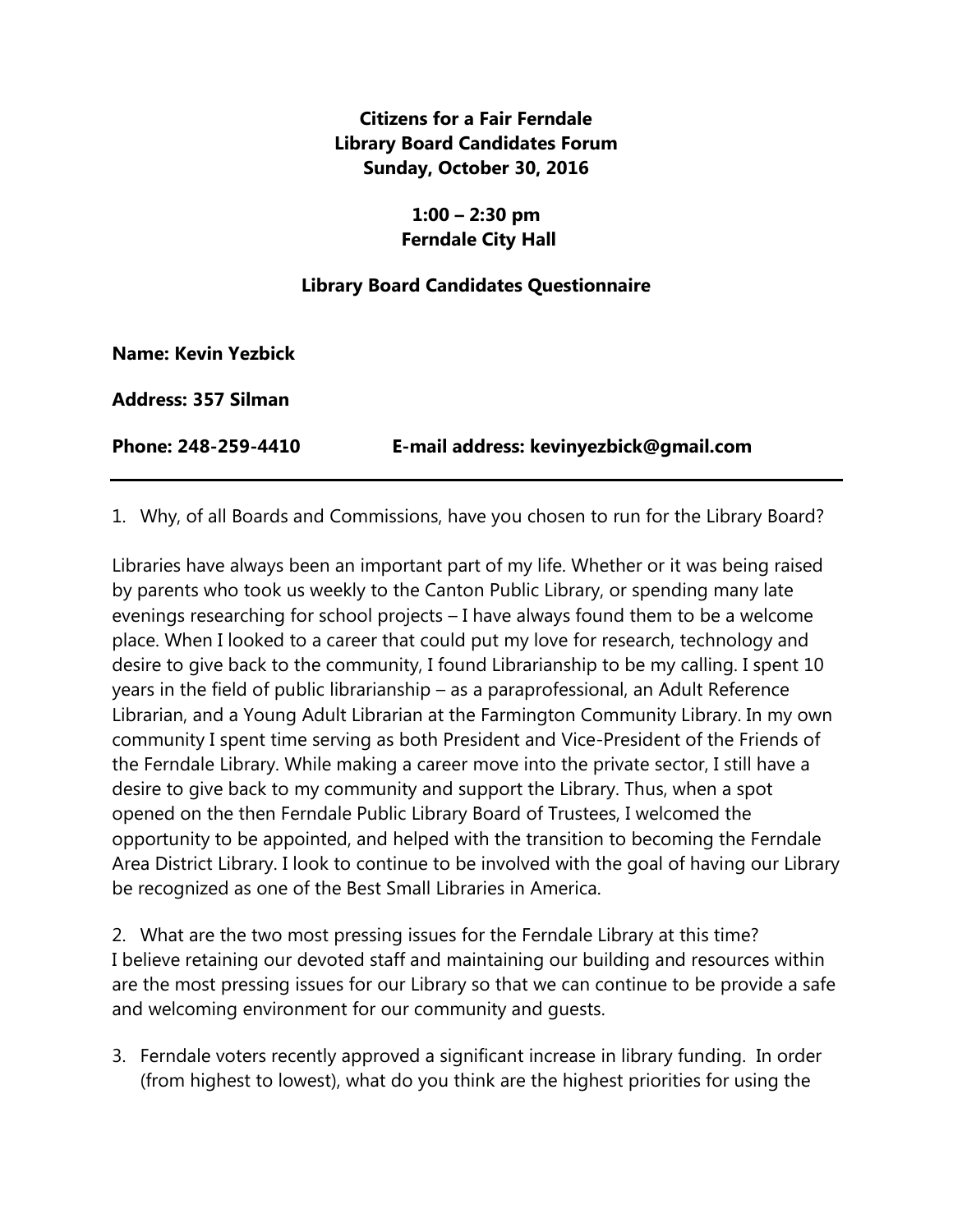increased funding? Why that order? How will you ensure that the funds are well spent?

I believe the top three issues we face are keeping our Library open seven days a week, avoiding brain drain by offering competitive wages to our staff, and maintaining a healthy resource collection – including a robust technology plan, are the top three priorities for our Library.

Based on the survey responses we received, hours of operation were the biggest concern of our patrons. Keeping our library open seven days a week quickly became a focus when we discussed levels of funding.

It isn't enough to have open doors. People have to want to come inside. We often hear from our patrons how helpful and knowledgeable our staff is. Many of our staff members are residents of Ferndale. To keep a familiar and welcoming presence, it is important to keep our valued staff members, who go above and beyond their job responsibilities to keep our guests returning. One of the most impressive services our Library provides can be seen with the amount and variety of programs offered – none of which would be possible without our committed staff. Offering them competitive wages in line with libraries serving similarly sized communities will help retain their talents and avoid the flux that can come with turnover.

Aside from the great service that our staff provides, we need to continue to make sure that we build upon what is unmistakably our brand – books. A well funded collection development budget that provides access to information and entertainment will meet another of the desires expressed by our patrons in survey responses. This access to information comes in many different forms these days – and our technology is currently trending behind the curve. A Technology Plan will ensure timely renewals and improvements on dated equipment.

As a member of the Building and Finance Committee, as well as the acting Treasurer, I have spent the past few years looking at the hard numbers. We've made painful cuts in that time. As a board, we are aligned in our goals to support the Library and make it a point of pride in our community. While there has been a significant increase in funding – the actualized returns are still months away. We are looking into the estimations and making calculations as to what is a sustainable model of spending. Sustainability is the key. Year over year – planning ahead for the future.

#### 4. How can we get more people to use our library?

Visits to our Library have increased exponentially, 400% since 2005. Still – the question is how can we get more people to *use* our library – and a physical visit is not the only way in which one can utilize the resources we offer. Digital services such as OverDrive e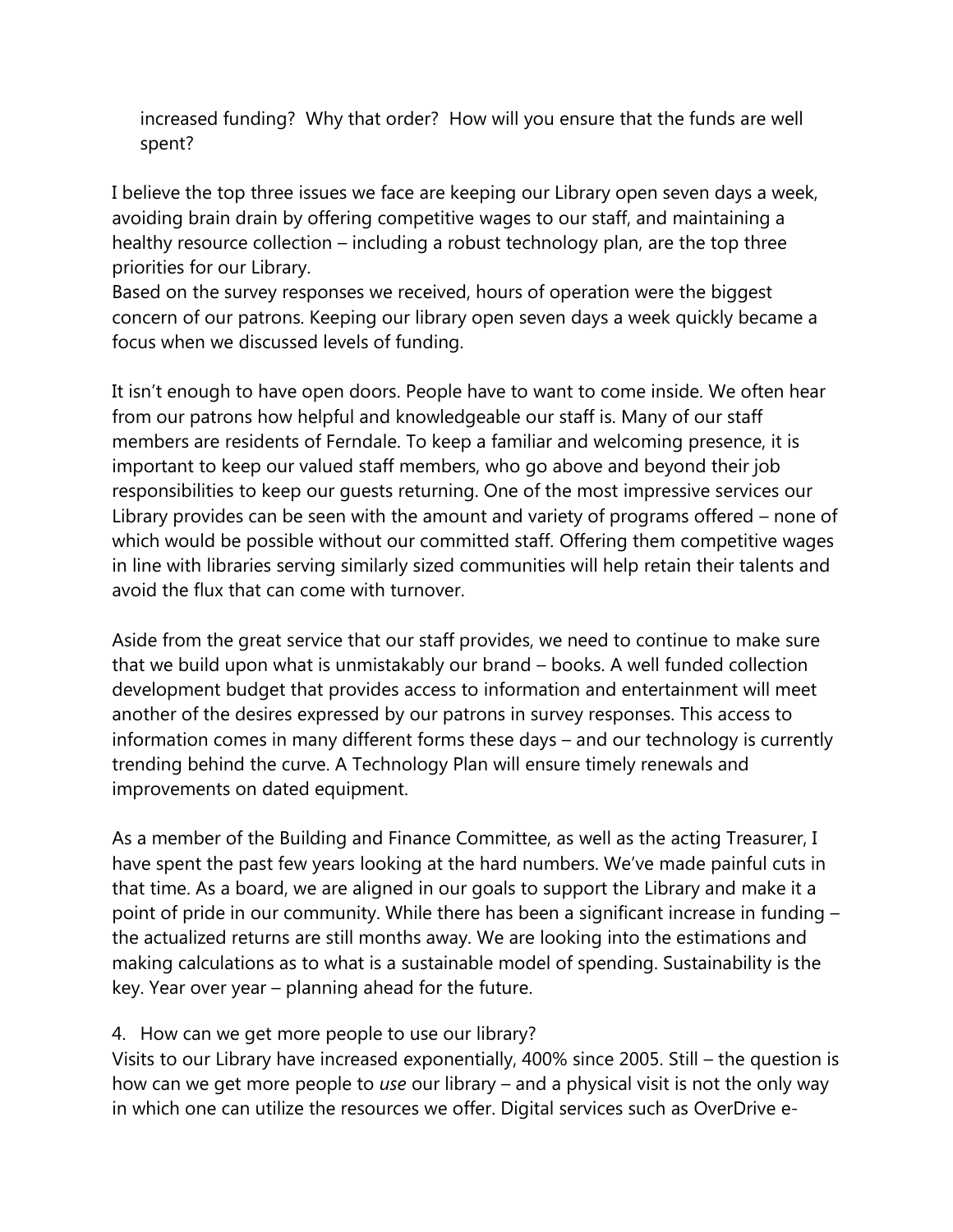books, Mango Languages, Zinio magazine subscriptions and research databases offer service 24/7 beyond the borders of our walls. Our staff our also actively venturing beyond our doors as part of our Outreach service to the schools and our senior community. Active promotion and marketing of our Library and resources beyond our walls is key to increasing use. Ensuring those that visit have a positive experience will be rewarded with positive word of mouth marketing.

5. The nature of information and information distribution is changing at a frantic pace. What do you see as the biggest opportunities for the library in this changing environment? What are the biggest threats? How should the library respond to both opportunities and threats?

Providing access to information is a foundation of librarianship. We have the opportunity to provide our patrons with the tools and resources to gain access. There is opportunity for programming to educate on the use of these tools. One of the biggest threats is the misconception that anything is available on the Internet –even while a simple search for a New York Times article you may have read just a short time ago now leads you to a paywall. Subscriptions to research databases will provide access to these news articles as well as scholarly research from around the globe. A well-trained staff engaging with our patrons through programs offering training on these resources will be a benefit to us in responding to both of these opportunities and threats.

6. Do you think libraries can play a role in helping to reduce social inequality? If so, what are the best practical steps for a library to achieve that? If not, how do you see the library's role in society as a whole?

Access to information and entertainment – through training and programming – helps to begin to level the playing field. Pointing people towards resources based on their needs. The Librarian's reference interview acts as a discovery tool towards those needs. It's important that people feel welcome and comfortable discussing their questions, which depends on a well-trained staff. Making the benefit of the availability of these resources prominent is also imperative. Displays, promotional materials, and Library programs all play a part as well as partnerships in the community. The resources should be current, and a well-funded collection development budget coupled with a professional librarian will ensure these resources are available to our patrons.

7. With whom do you envision closer collaboration? Where do you see the need for more communication between the Ferndale Library and other groups in our community?